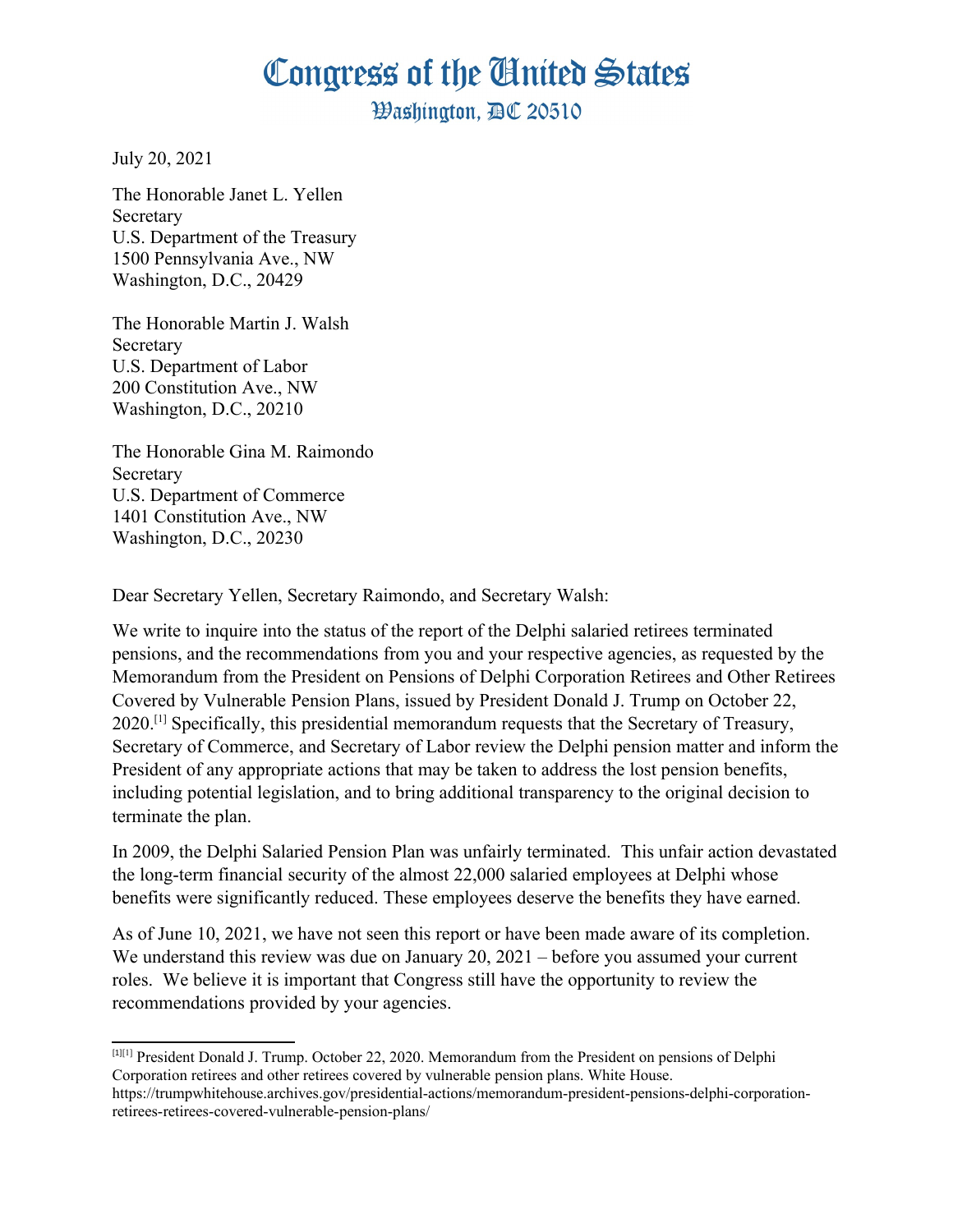As such, we ask you to provide us with an update on the status of the report. Specifically, we ask you to inform us when work on this report commenced, when you expect this report to be completed, and when Congress can expect to receive a copy for review. Please know that we stand ready to work with you to ensure the Delphi retirees, and all American workers can be secure in the benefits they have earned.

If you have any questions please feel free to contact Ryan Keating and Ari Kirsh on our staffs at [Ryan.Keating@mail.house.gov](mailto:Ryan.Keating@mail.house.gov) (Rep. Tim Ryan) and [Ari.Kirsh@mail.house.gov](mailto:Ari.Kirsh@mail.house.gov) (Rep. Michael Turner).

Sincerely,

Tim Ilyan

Tim Ryan Member of Congress

Without M Thursday

Michael R. Turner Member of Congress

Dan Kildee Member of Congress

Joyce Beatty Member of Congress

Ralph Norman Member of Congress

Vicente Gonzalez Member of Congress

Austin Scott Member of Congress



**CHRIS JAC** Member of Congress

Brian Higgins Member of Congress

Labo

Steve Chabot Member of Congress

chnoo

Bill Johnson Member of Congress

Elissa Slotkin Member of Congress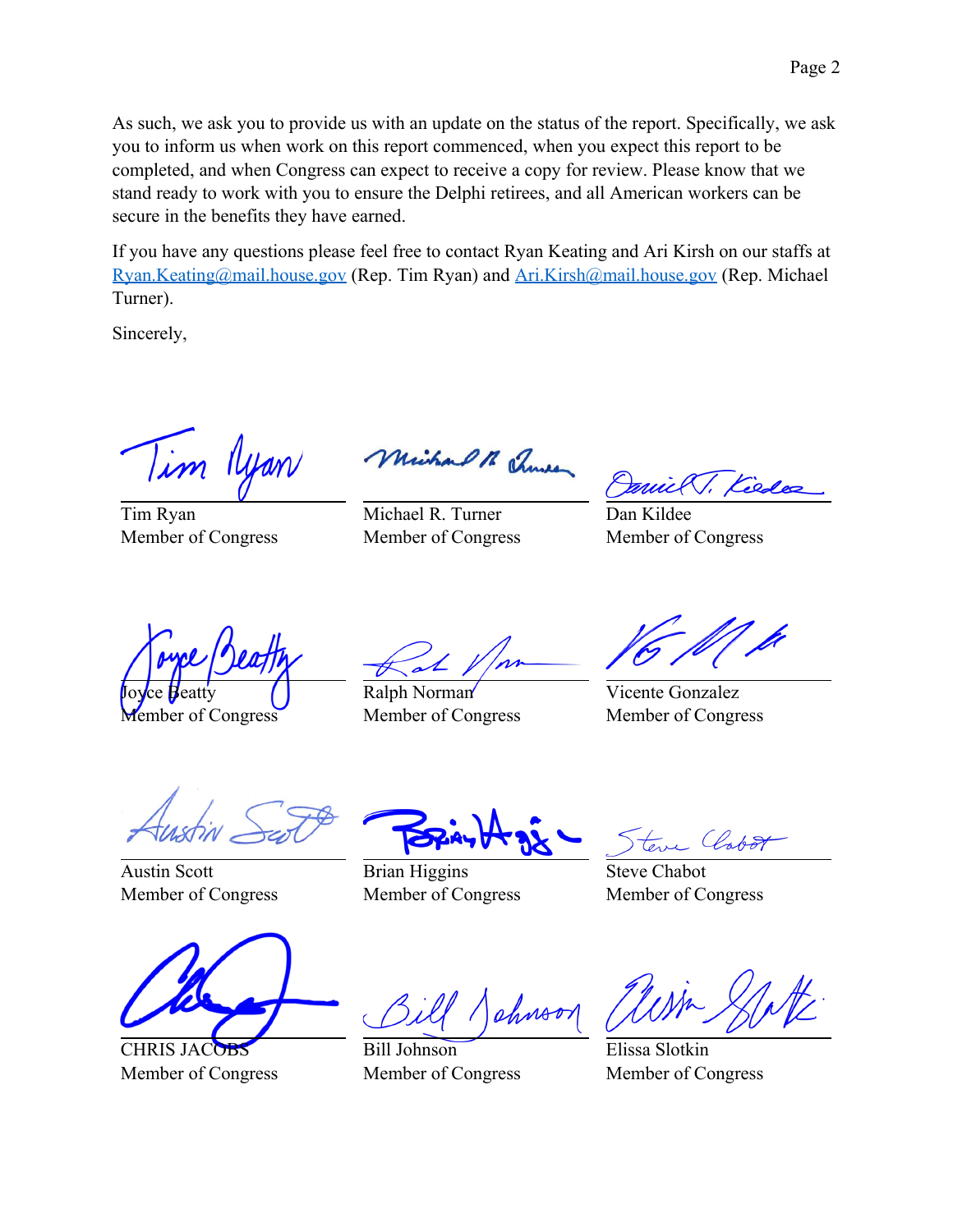Jacoph D. Marelle

Joseph D. Morelle Member of Congress

Bryan Steil Member of Congress

War

Warren Davidson Member of Congress

Bill Huizenga Member of Congress

in C moclain

Lisa C. McClain Member of Congress

John R. Moolenaar Member of Congress

John Katko Member of Congress

Marcy Kaptur Member of Congress

Marcy Kaptur Victoria Sparts

Victoria Spartz Member of Congress

Debbie Lesko Member of Congress

ade( enfronc

Jack Bergman Member of Congress

re dinse

Debbie Dingell Member of Congress

O CII

Salud Carbajal Member of Congress

Andy

Member of Congress

Baird

James R. Baird Member of Congress